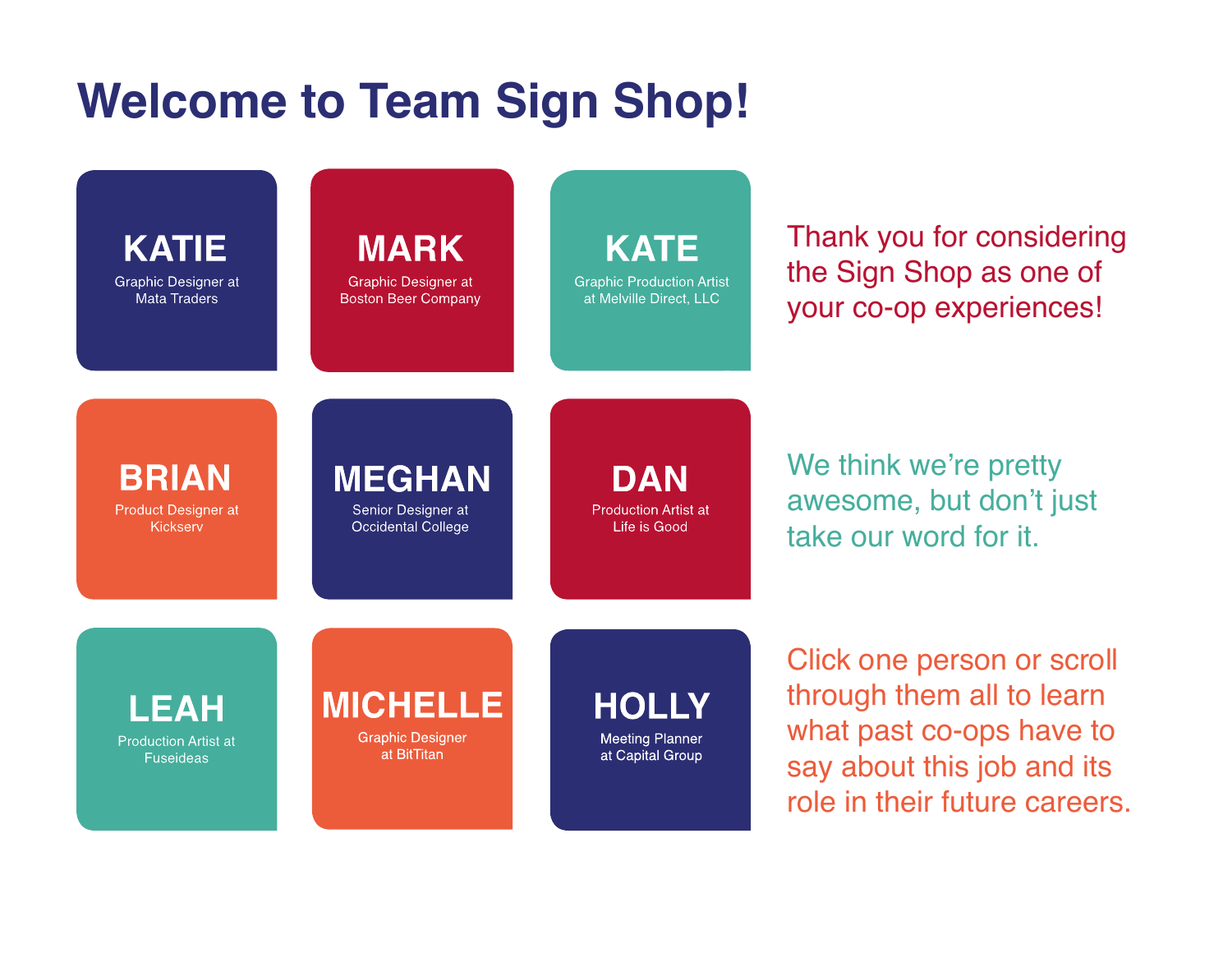

**Katie Gavenda**

BFA Graphic Design 2010

Sign Shop Co-op: Summer II/Fall 2007 Summer II/Fall 2009

Other Co-op Experience: Northeastern University Marketing & Communications

## **Why did you love working at the Sign Shop?**

I liked the independence of the work and trust put into me by management. You really run your own projects, manage your time, and I felt like we had more creative freedom and experience working with a client than at other co-ops.

## **What was the most helpful thing you learned working here that sticks with you today?**

Experiencing the process of designing for and installing something in a three dimensional space. Before I worked at the Sign Shop I didn't realize designing, cutting, and installing vinyl lettering was something I could learn and eventually master. Also, X-acto skills.



#### **Where is she now?**

Katie is the graphic designer for a fair trade clothing and accessories company based out of Chicago, IL. She handles all the social media and some photography in addition to designing their biweekly emails and semi annual catalogs.

She does some other things here and there, but maybe you should just [buy a llama shirt](https://society6.com/product/letterpress-llama_t-shirt#11=49&4=12) from her?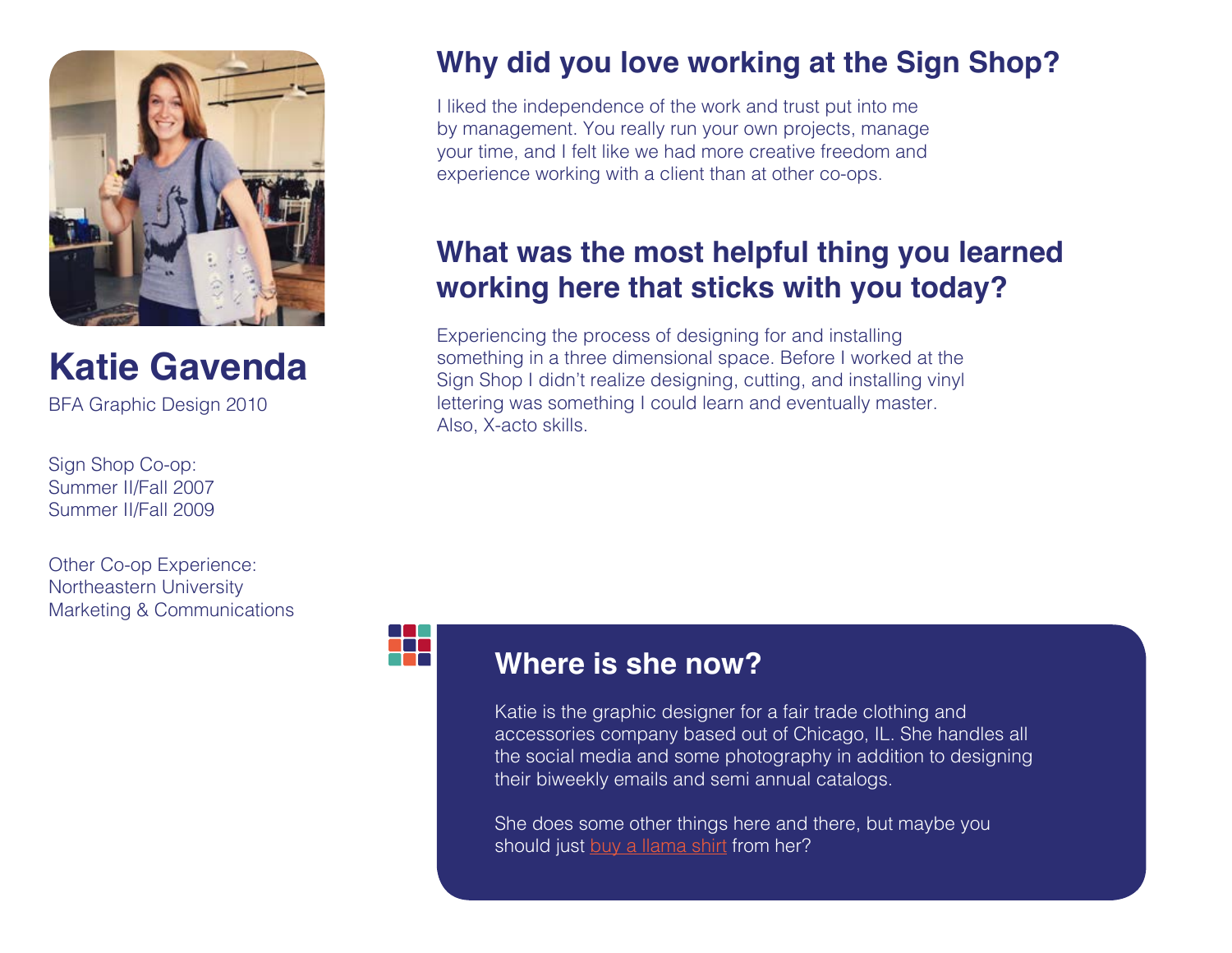

## **Mark Veillette**

BFA Graphic Design 2014 with a minor in Technological **Entrepreneurship** 

Sign Shop Co-op: Summer II/Fall 2014

Other Co-op Experience: Boston Beer Company

## **Why did you love working at the Sign Shop?**

I really loved how hands on the work in the Sign Shop was. A lot of the design work I've done has been strictly digital, but being able to work on a project and physically see it come together is awesome. The work I did at the shop taught me to plan ahead and about the logical and mathematical side of design, which were valuable skills moving forward.

## **What was the most helpful thing you learned working here that sticks with you today?**

Most influential thing that I learned at the Sign Shop was seeing out the design process from start to finish. A lot of the work in the classroom up to my co-op had been only about the design, and didn't take outside factors into account. With this co-op I learned a lot about working with clients who don't always come from design backgrounds, and how to leverage their feedback and provide guidance when needed. I also picked up some less design related skills like invoicing that have been beneficial in my work since.

#### **Where is he now?**

Mark now works full time for the Boston Beer Company as a graphic designer working on point of sale displays, packaging and other marketing collateral. He does a decent amount of freelance on the side, including work for some contacts he met while working at the Sign Shop! As much as he loves his job, he misses all of the cupcakes and candy that were somehow always in the shop.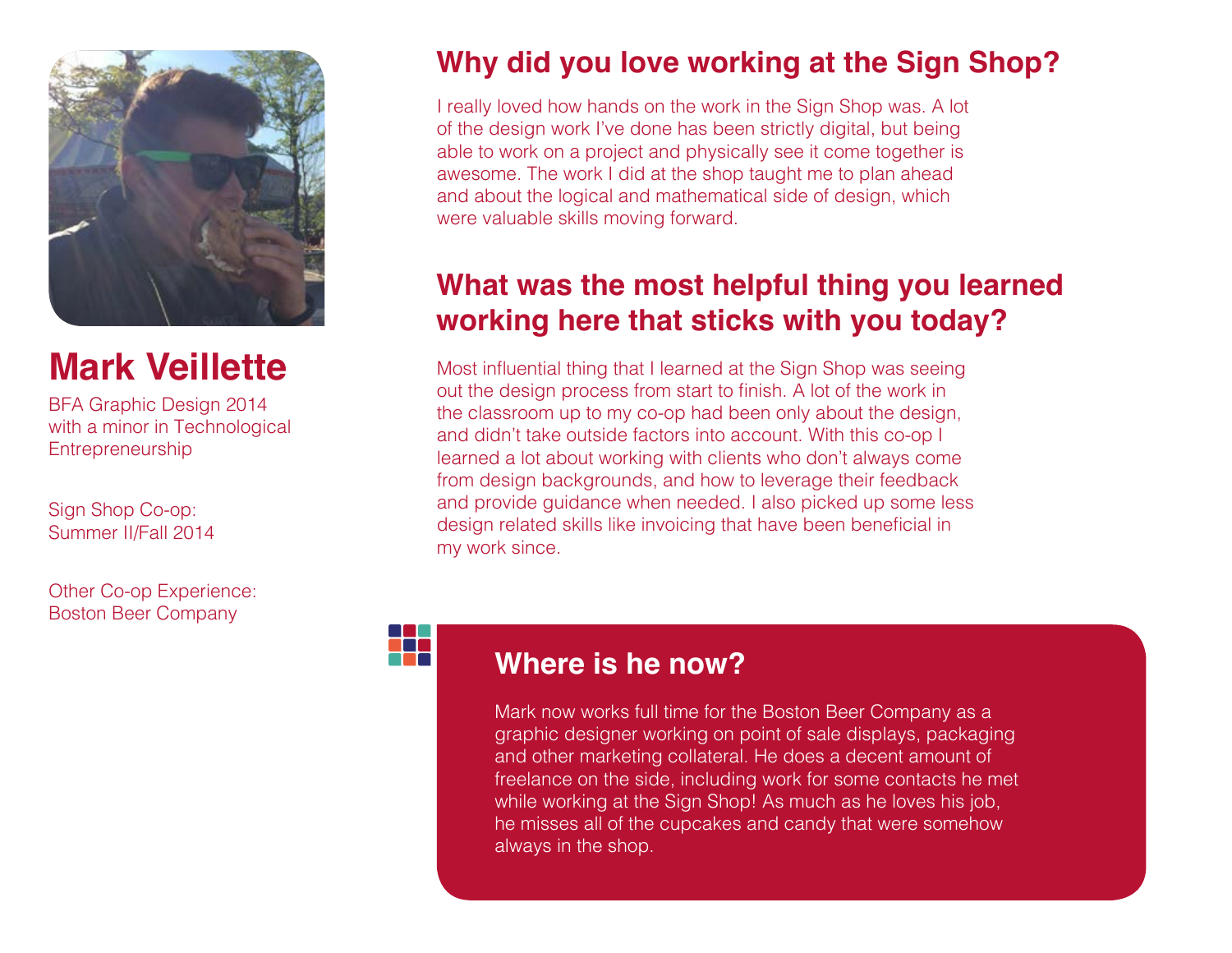

**Kate Valentine**

BS Graphic Design 2009

Sign Shop Co-op: Summer II/Fall 2008

Other Co-op Experience: MC Communications

## **Why did you love working at the Sign Shop?**

There are too many answers! The staff are some of the nicest people I've ever met and I've made great friendships from working there! Networking after graduation was easier because of the relationships I developed with University staff. The atmosphere was always fun and comfortable, even during stressful times.It gave me experience working with clients and the creative process, which has been helpful to my professional career. It allowed me to do more than sit in front of a computer for 8 hours each day. I was able to use my hands, be creative, and become more familiar with University events and programs.

## **What was the most helpful thing you learned working here that sticks with you today?**

I would have never found a love for signage and vinyl without working for the Sign Shop. It has opened my eyes to a whole different avenue for design and creativity, much of which I use in my current projects. Because of the skills and experience I've gained, I've also been able to expand on the type of clients and freelance work I'm capable of. I learned about new materials, equipment and practices that I still use frequently in my work.

#### **Where is she now?**

Kate is currently working for a company that sells puzzles, brainteasers and other unique gifts. She has her hands in various projects including catalog design, product development, and puzzle design. Sometimes she models for the catalogs too!

Among other small freelance projects, Kate enjoys designing a variety of printed wedding materials and stationery.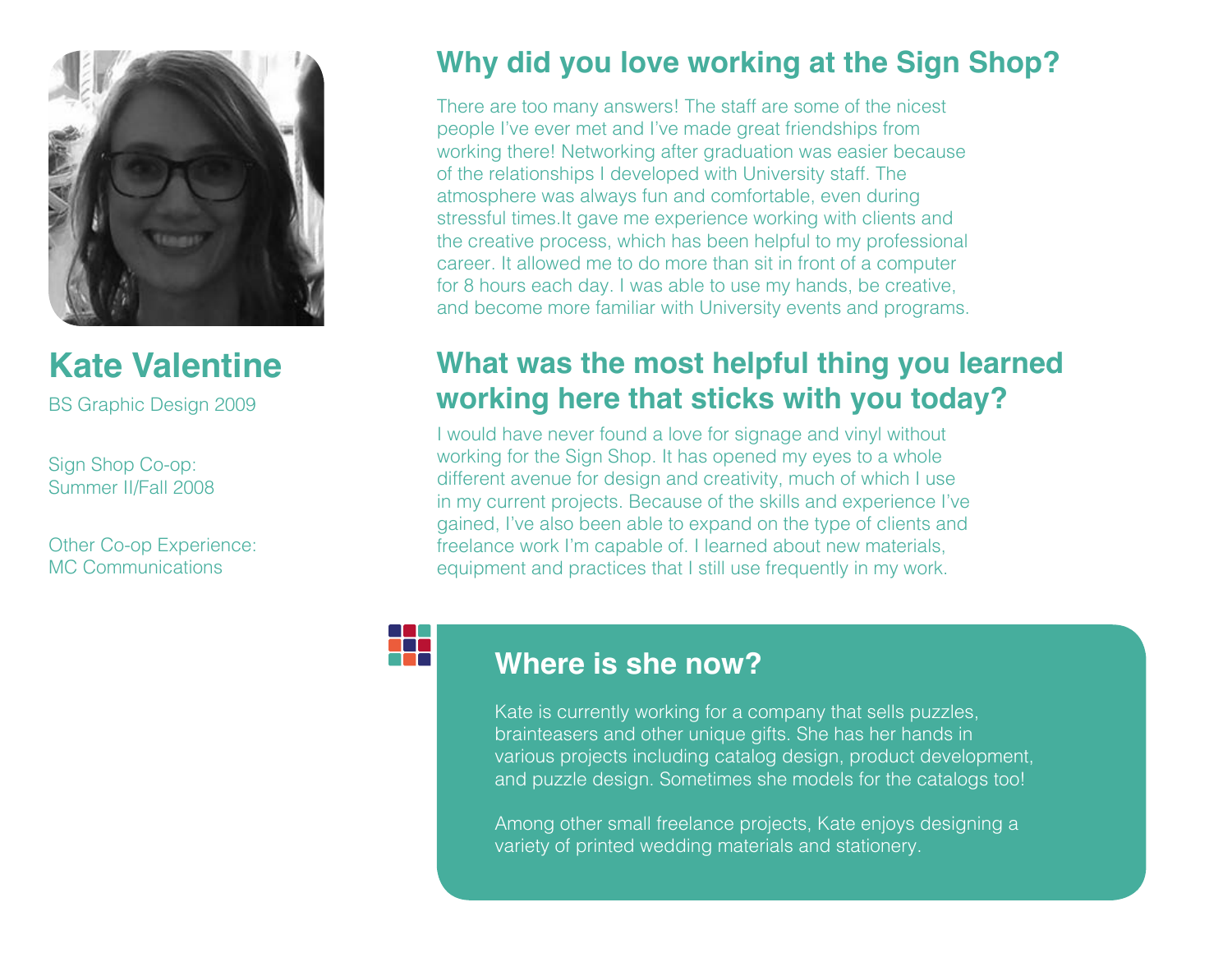

**Brian Nelson** BS Graphic Design 2008

Sign Shop Co-op: Summer II/Fall 2005 Summer II/Fall 2006

Other Co-op Experience: MC Communications NU Campus Recreation

## **Why did you love working at the Sign Shop?**

It was an awesome environment. There were older students there who knew the ropes and mentored the younger students, which was a great way to learn. And our supervisors created an environment where we could still be college students. We had a lot of fun, but still got a LOT of work done.

It taught me a lot. After having three very different co-op experiences, I look back on my time at the Sign Shop and realize how important it was for me. I learned so much

about real-world production, managing customers, and knew Illustrator like the back of my hand - way better than most of my other classmates. It's a great way to meet people and get to know the campus. You work with older and (sometimes) younger students at the Sign Shop itself. You also meet a lot of great people while you do your job. Facilities staff, other students, professors, and university staff were all your "clients", so it became a good way for me to network within the campus, too.

## **What was the most helpful thing you learned working here that sticks with you today?**

How to properly create a vector file. Most files that came into the Sign Shop were junk. Extra information, dirty vectors with clipping paths or too many anchor points - stuff that makes plotters and routers angry. Manually cleaning these up was really an important lesson in understanding how vectors work, and it gave me a huge amount of experience in Illustrator. Practical, real-world experience. This is honestly something I use every single day in my current job.

#### **Where is he now?**

m

Brian is living in CT and working as a Product Designer for a company in LA. He manages a team of web developers in creating a web/mobile app for small businesses. He also does all of the print and web marketing as well as consulting on projects for their larger parent corporation. Brian continues freelance work on the side for many clients that he met here at Northeastern. You can find his work at [briannelsondesign.com](http://www.briannelsondesign.com)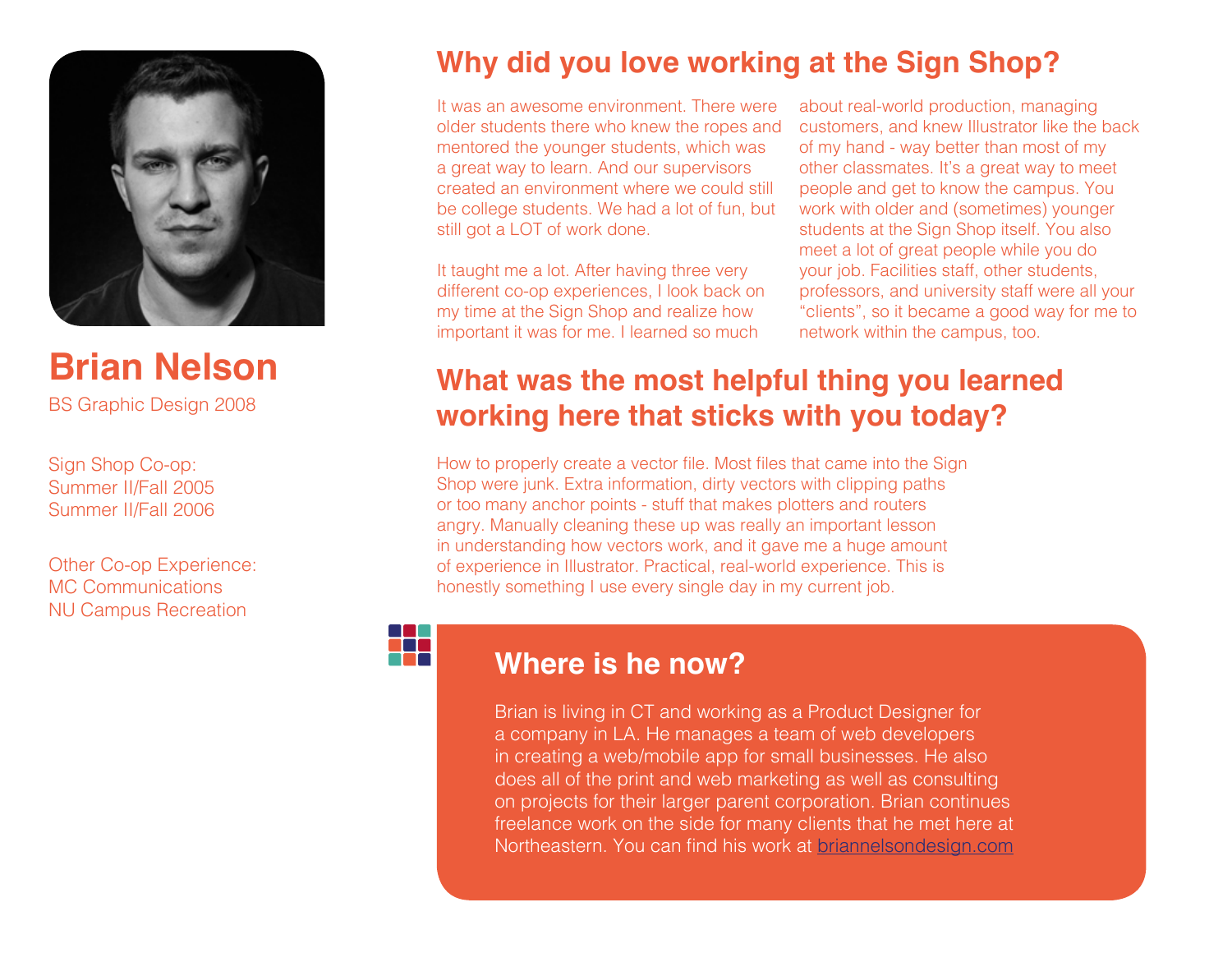

## **Meghan Leavitt**

BS Graphic Design 2010

Sign Shop Co-op: Summer II/Fall 2007

Other Co-op Experience: Ruel al a

## **Why did you love working at the Sign Shop?**

I loved working at the Sign Shop for so many reasons- it's hard to narrow it down, but I chose my top two reasons. First, I'd like to say the people. The people are SO great. Everyone works as a team to get things done and collaborates so well. I don't know what it is about the shop, but it's a magical place that brings in great people. We laugh a lot and truly enjoy working alongside each other. Second, I'd have to say that it's so satisfying to step away from the computer every once in a while and fabricate something yourself. Whether it be a 20-ft banner, installing vinyl lettering on a building, or installing nameplates, it really feels great to get to work with your hands and know you did a great job. And the extra bonus is seeing your work in action on campus ALL the time!

## **What was the most helpful thing you learned working here that sticks with you today?**

I can't count the number of times signage has come up in my professional life. Whether it be street pole city banners, billboards, or space or event signage, it always comes up. The Sign Shop really taught me the tools for this part of design. You have a lot more to consider designing signage such as viewpoint, contrast in the environment, legibility, etc. I always have this "I got this" attitude when it comes to this- which surprises most people.

#### **Where is she now?**

Meg is *the* Marketing & Communications designer at Occidental College in LA. She does web design and print, such as invitations and annual reports. She was recently put in charge of a - you guessed it - signage project! She'll be designing everything for a new wing of the school and reminiscing over the hands-on installation process from the old days at the Sign Shop. Meg also continues freelance design work on the side.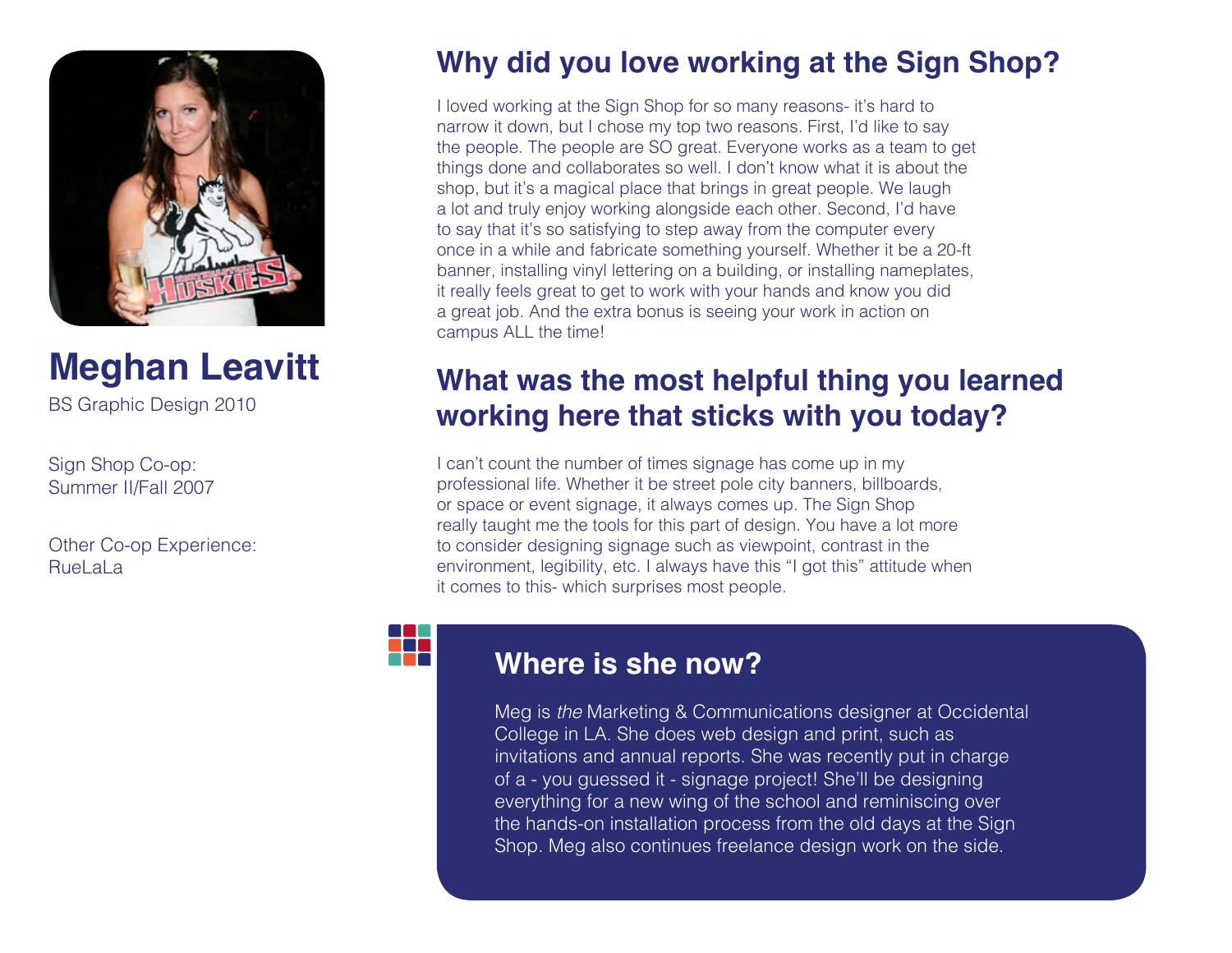

**Dan Donovan** BS Graphic Design 2009

Sign Shop Co-op: Spring/Summer I 2008

## **Why did you love working at the Sign Shop?**

The people made the Sign Shop job amazing. It's such a fun environment. There is always so much work going on and having a room filled with designers is an excellent support system for feedback and tips. Getting to see how things work in a real-life setting in terms of designing for the customer with real deadlines and limitations and their own perspective/taste instead of designing for your own work was also a crucial lesson to learn. Doing work with a functional purpose is infinitely more educational than creating theoretical projects for theoretical clients in a classroom.

## **What was the most helpful thing you learned working here that sticks with you today?**

Most influential thing I learned at the Sign Shop was how to cut/ weed/tape/apply vinyl. It seems simple, and it seems like Sign Shop 101, but that single skill got me three other jobs within 18 months of graduating.

#### **Where is he now?**

Dan is currently a Production Artist for Life Is Good. He's been working in the licensed sports apparel business since college with experience at '47 Brand as well. His work here at the Sign Shop making promo boards for the NU baseball and basketball teams was directly responsible for opening the door to his first gig making sports gear.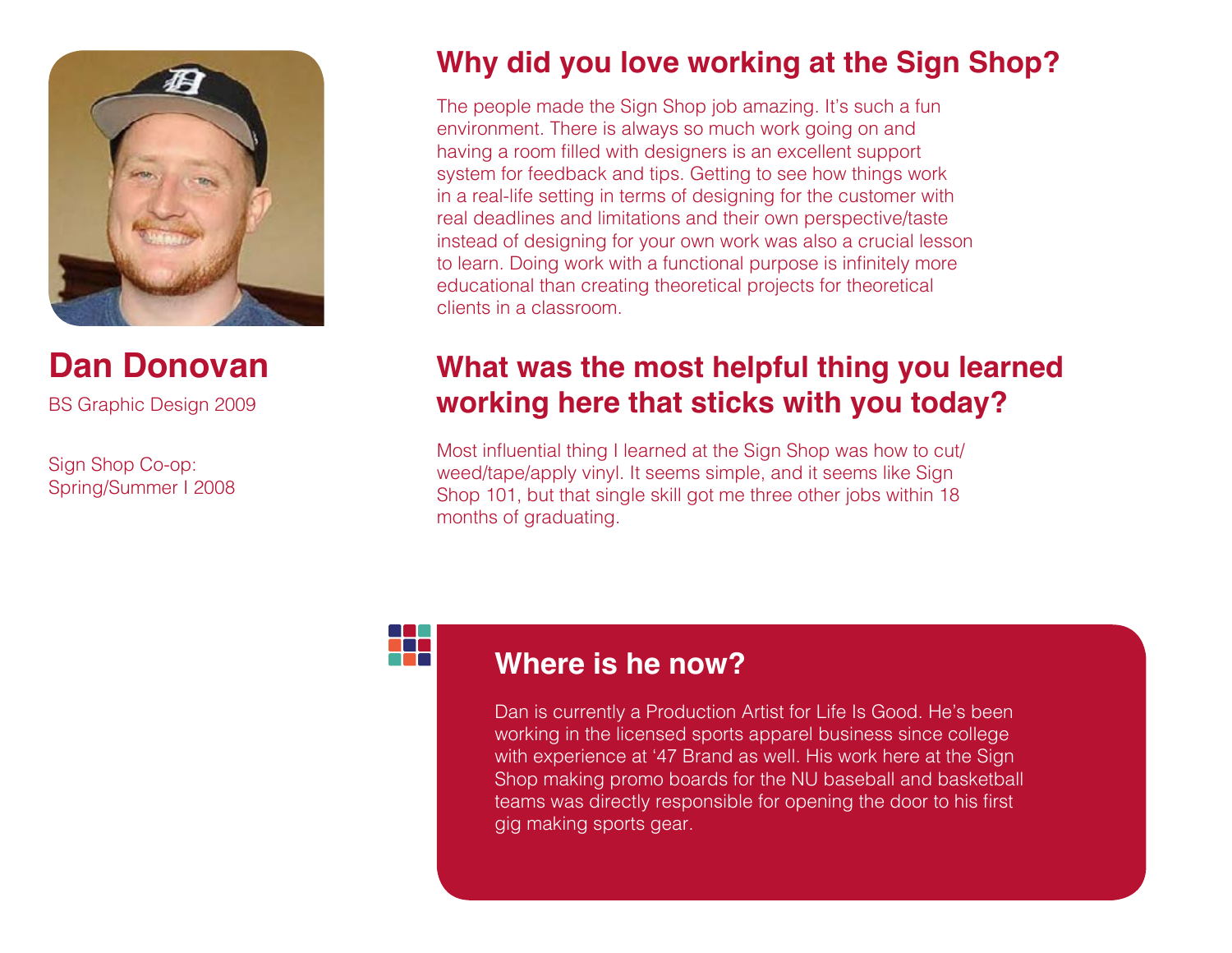

**Leah Glennon** BFA Graphic Design 2015

Sign Shop Co-op: Spring/Summer I 2012

Other Co-op Experience: **UbiCare** 

## **Why did you love working at the Sign Shop?**

I loved having the opportunity to learn and develop some hands on skills in addition to design skills. I felt like working at the shop was a great exercise in learning to compromise with the customer. In design classes you are given a project and although you have to defend your work you don't really have anyone telling you to do something you really don't want to do, if someone makes a suggestion it is typically one that will make your work look better.

At the Sign Shop, as in the real world, you have someone asking for something that may make the project look worse, from a design standpoint. You have to learn to honor customers requests while making the project look as good as possible. I think that this is something that a lot of people don't get to experience until they get their first full time job and at that point it's a very rude awakening, I think it's a great thing to learn early on. The fact that you communicate directly with the customer is huge!

## **What was the most helpful thing you learned working here that sticks with you today?**

Taking ownership of a project and following it through from start to finish. This taught me how to interact with a customer/client and remain professional and productive no matter what the circumstance. It allowed me to design something on a computer and then actually create the final physical product myself and having the responsibility of ensuring that a project stays on schedule every step of the way AND gets delivered on time was a huge responsibility and the time and stress management I learned from that experience has been a HUGE advantage to me.

#### **Where is she now?**

EFR

Leah is a Production Artist at Fuseideas*,* a marketing agency in Boston. She prepares files for print (anything from simple one-pagers to conference booth skins, books, brochures, etc.) and also builds digital files for banner ads and billboards. Leah often sees the entire process through herself, from preparation to finishing. When her previous company had an open position, Leah recruited Brianna, another Sign Shopper, to take the spot. Sign Shop Family for life!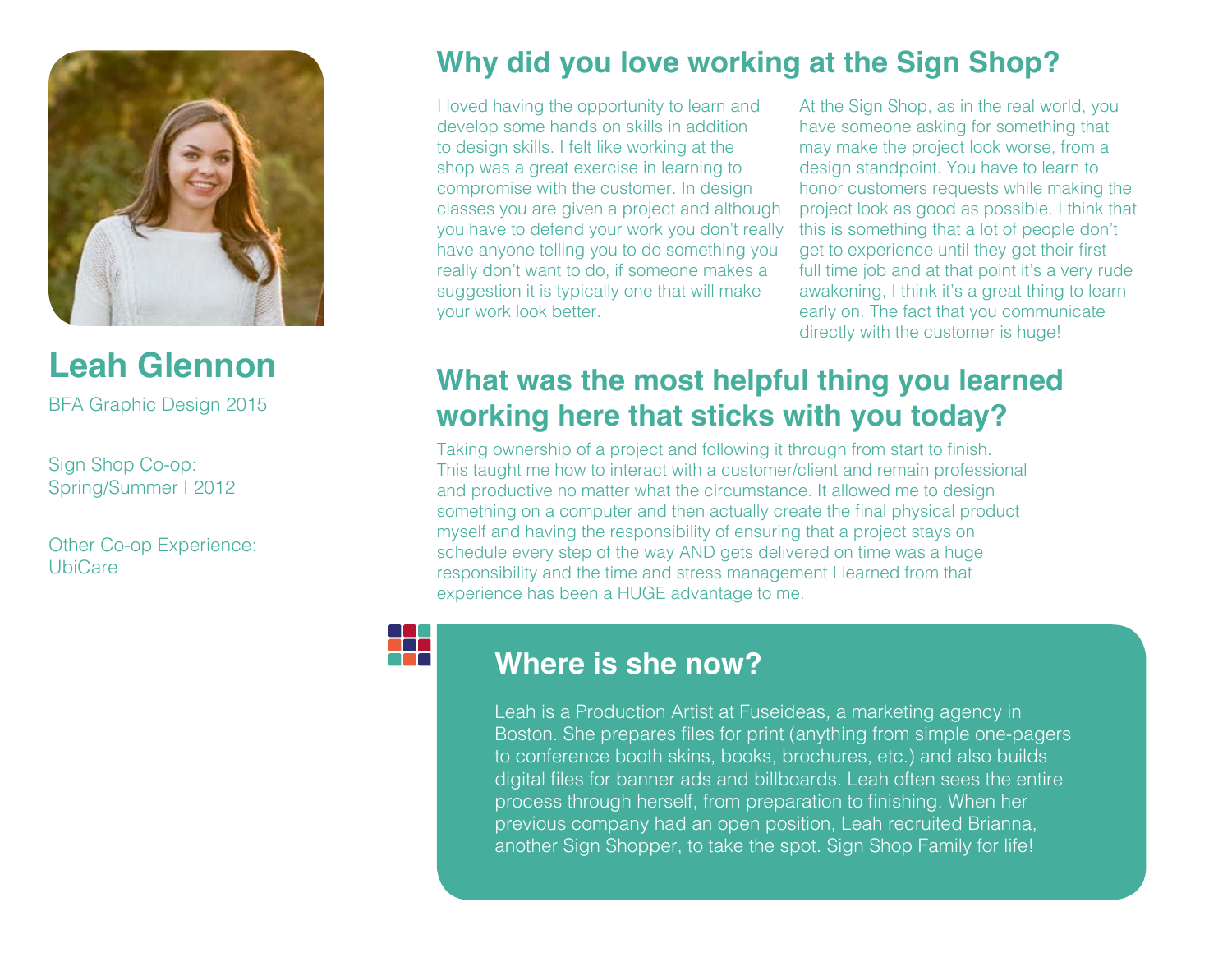

## **Michelle Gayowski**

BFA Dual Major in 2012 Graphic Design and Interactive Media

Sign Shop Co-op: Spring/Summer I 2010

Other Co-op Experience: Metropolis Creative Marc Fisher Footwear

## **Why did you love working at the Sign Shop?**

I loved walking to work every day, working in a casual but busy environment with really fun co-workers. The radio was always playing, we sat (or stood) at this awesome block table together so conversation was easy but there was always plenty of space elsewhere around the shop to do big projects. I loved the hands-on nature of the job and it was fun to see your work get put up around campus. Also if you happen to work around the holidays, the holiday potluck is THE BEST and you'll always get invited back even after your co-op ends. You get as much autonomy as you are willing to work for, but you have the best team to fall back on for help. I loved it so much I stayed on as a part-timer for 2.5 years after my co-op!

### **What was the most helpful thing you learned working here that sticks with you today?**

The most important skill I got from working at the Sign Shop was great time management! And attention to detail (catching inverted NU seals - yikes!). Sometimes you have slow days but you still have to keep on top of things because the next day someone might request 20 rushed signs ASAP. And you just HAVE to do it.

#### **Where is she now?**

Michelle is living and working as a graphic designer in the Seattle, Washington area. She is at a cloud software starup company called BitTitan.

She also continues to do freelance work, which you can find at [www.michellea gayowski.com](http://www.michelleagayowski.com)